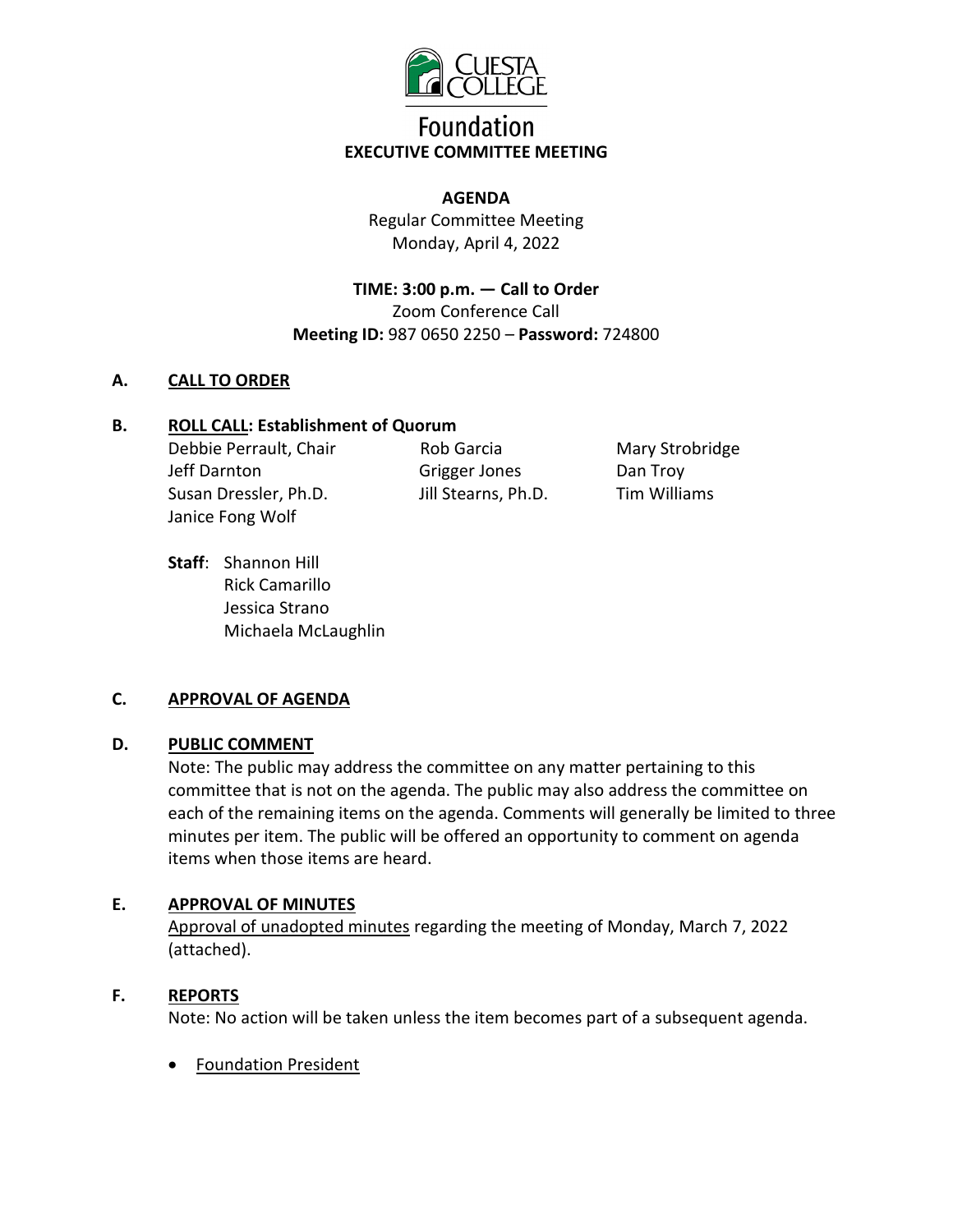#### FOUNDATION EXECUTIVE COMMITTEE MEETING - Monday, April 7, 2022

- Superintendent/President
- Board of Trustees
- Executive Director
- Committee Chair Reports
- Reports from Janice Fong Wolf, Alumni Relations Committee; Jeff Darnton, Development Committee (Annual Fund Campaign); Rob Garcia, Finance Committee; and Susan Dressler, Nominating Committee.

### **G. BUSINESS AGENDA**

- 1. Budget Update (attached) The Foundation Executive Committee has requested budget updates to monitor current year income and expenses. Rick Camarillo will present the report.
- 2. Strategic Plan (attached) The Foundation Executive Committee will review recommendations for increasing board meetings and participation.

### **H. ACTION ITEMS**

- 1. Change in Investment Manager The finance committee will propose an investment manager.
- 2. Spending Rate 2022-2023 (attached) The finance committee has proposed the spending rate for 2022-2023. The executive committee is asked to study and discuss the rates and to recommend approval for the quarterly Foundation board agenda on May 2, 2022.
- 3. Budget 2022-2023 (attached) The finance committee has proposed the general fund budget for 2022-2023. The executive committee is asked to study and discuss the budget and to recommend approval for the quarterly Foundation board agenda on May 2, 2022.
- 4. Agreement for Services, Facilities and Equipment 2022-2023 (attached) Renew the Foundation's annual agreement for services, facilities and equipment. The executive committee is asked to study and discuss the agreement and to recommend approval for the quarterly Foundation board agenda on May 2, 2022.